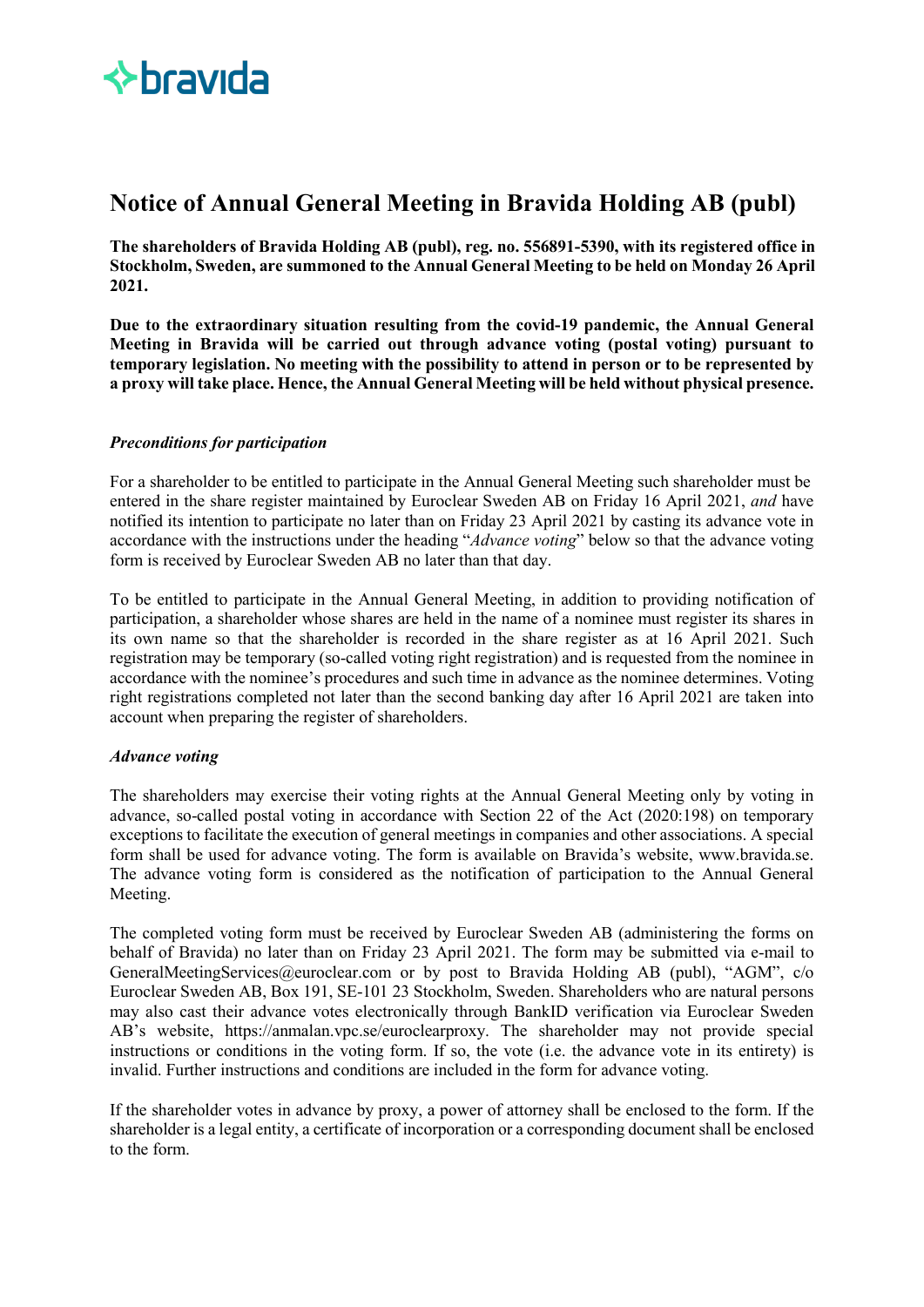

For questions about the Annual General Meeting or to have the advance voting form sent by post, please contact Euroclear Sweden AB on telephone +46 (0) 8 402 91 33 (Monday-Friday, 09.00-16.00 CEST). *Shareholders' right to obtain information*

Shareholders are reminded of their right to request information in accordance with Chapter 7 Section 32 of the Swedish Companies Act. Such requests shall be made in writing to Bravida Holding AB (publ), attn. Magnus Liljefors, Mikrofonvägen 28, SE-126 81 Stockholm, Sweden or by e-mail to bolagsstamma@bravida.se, no later than Friday 16 April 2021. Information relating to such requests will be made available at Bravida Holding AB (publ), Mikrofonvägen 28, SE-126 81 Stockholm, Sweden, as well as at the company's website, www.bravida.se, no later than Monday 19 April 2021. The information will also be sent, within the same period of time, to shareholders who so request and state their address

# *Proposed agenda*

- 1. Election of chairman of the meeting.
- 2. Election of one or two persons who shall approve the minutes.
- 3. Preparation and approval of the voting list.
- 4. Approval of the agenda.
- 5. Determination of whether the Annual General Meeting has been duly convened.
- 6. Presentation of the annual report and the auditor's report as well as the consolidated financial statements and the auditor's report on the consolidated financial statements.
- 7. Resolution regarding adoption of the income statement and the balance sheet as well as the consolidated income statement and the consolidated balance sheet.
- 8. Resolution regarding allocation of the company's result pursuant to the adopted balance sheet.
- 9. Resolution regarding discharge from liability of the board members and the chief executive officer.
- 10. Determination of
	- (a) the number of board members
	- (b) the number of auditors
- 11. Determination of
	- (a) the fees to the board of directors
	- (b) the fees to the auditors
- 12. Election of board members
	- *The nomination committee's proposal*
	- (a) Fredrik Arp (re-election)
	- (b) Cecilia Daun Wennborg (re-election)
	- (c) Jan Johansson (re-election)
	- (d) Marie Nygren (re-election)
	- (e) Staffan Påhlsson (re-election)
	- (f) Karin Ståhlhandske (re-election)
- 13. Election of the chairman of the board of directors  *The nomination committee's proposal* Fredrik Arp (re-election)
- 14. Election of the auditors.
- 15. Presentation of the remuneration report for approval.
- 16. Resolution regarding amendment to the Articles of Association.
- 17. Resolution regarding authorization for the board of directors to resolve to repurchase and transfer of own shares.
- 18. Resolution regarding authorization for the board of directors to issue new shares.
- 19. Resolution regarding introduction of a long term incentive programme.
	- a. Adoption of an incentive programme.
	- b. (i) Authorization for the board of directors to resolve on the issue of new C-shares.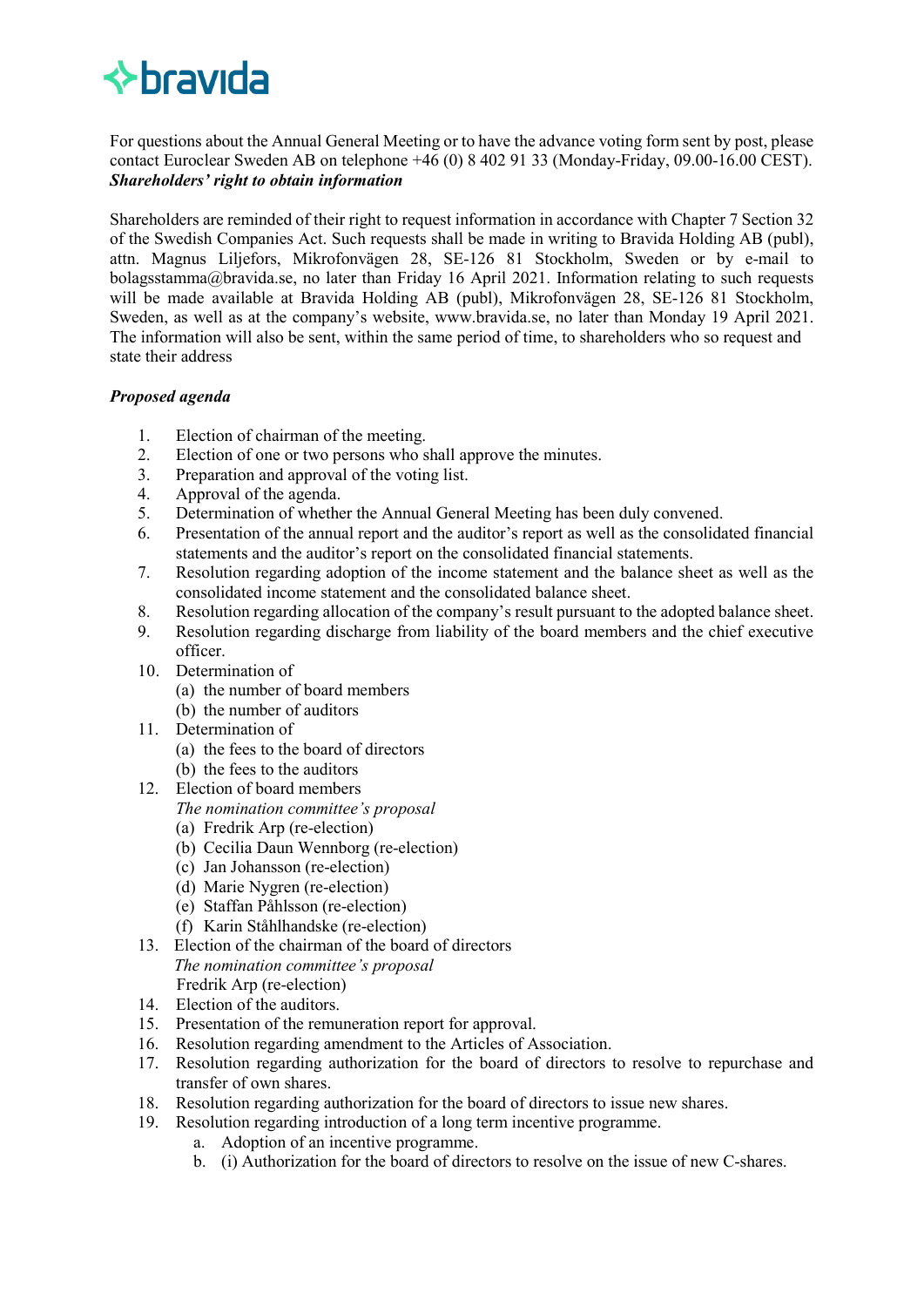

(ii) Authorization for the board of directors to resolve on the repurchase of own Cshares.

(iii) Transfer of own shares.

c. Equity swap agreement with third party.

# *Proposed resolutions*

# **Election of chairman of the meeting (item 1)**

The nomination committee proposes Fredrik Arp, chairman of the board of directors, or the one person proposed by the nomination committee if he has an impediment to attend, is elected as chairman of the Annual General Meeting.

# **Election of one or two persons who shall approve the minutes (item 2)**

Marianne Flink and Peter Lagerlöf, or if one or both of them have an impediment to attend, the person or persons instead appointed by the nomination committee, are proposed to be elected to approve the minutes of the Annual General Meeting together with the chairman. The task of approving the minutes of the Annual General Meeting also includes verifying the voting list and that the advance votes received are correctly stated in the minutes of the Annual General Meeting.

# **Preparation and approval of the voting list (item 3)**

The voting list proposed for approval under item 3 of the agenda is the voting list drawn up by Euroclear Sweden AB on behalf of Bravida, based on the Annual General Meeting's share register and advance votes received, as verified and recommended by the persons approving the minutes of the Annual General Meeting.

# **Allocation of the company's result (item 8)**

The board of directors proposes a dividend of SEK 2.50 per ordinary share. The record date is proposed to be on Wednesday 28 April 2021. If the Annual General Meeting resolves in accordance with the proposal, the dividend is estimated to be paid out to the shareholders on Monday 3 May 2021.

The proposed dividend amounts to a total of SEK 507,363,020. The amount indicated is calculated on the total number of ordinary shares in the company less the company's holding of treasury shares. The board of directors proposes that the remaining profits are distributed so that SEK 3,517,757,028 are transferred to the share premium reserve and that the remaining SEK 70,425,576 are carried forward.

# **Determination of the number of board members (items 10a)**

The nomination committee proposes that the number of board members should be six without any deputy board members.

# **Determination of the number of auditors (items 10b)**

The nomination committee proposes that the number of auditors should be one without any deputy auditors.

# **Determination of the fees to the board of directors (items 11a)**

The nomination committee proposes that the fees to the board of directors, including compensation for committee work, shall amount to maximum SEK 4,050,000, to be allocated as follows: SEK 1,240,000  $(1,200,000)$  to the chairman and SEK 490,000  $(475,000)$  to each of the other board members, SEK 200,000 (190,000) to the chairman of the audit committee and SEK 100,000 (100,000) to each of the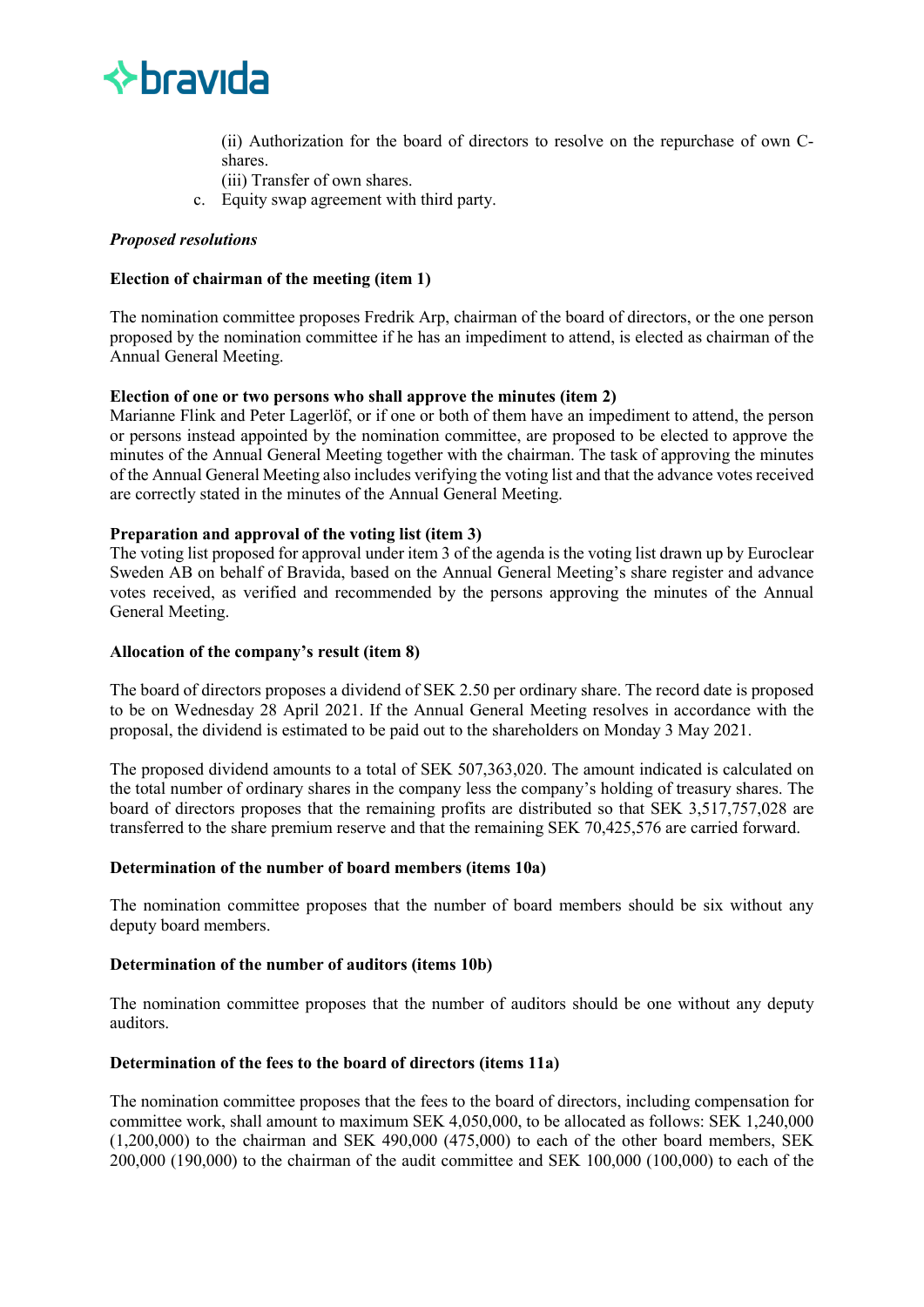

other members of the audit committee and SEK 110,000 (110,000) to the chairman of the remuneration committee and SEK 80,000 (80,000) to each of the other members of the remuneration committee.

#### **Determination of the fees to the auditors (items 11b)**

The nomination committee proposes that the fees for the auditor shall be in accordance with the approved accounts.

#### **Election of the board members and chairman of the board of directors (items 12-13)**

The nomination committee's proposals are set out in the proposed agenda. A presentation of the persons proposed by the nomination committee to be re-elected board members is available at the company's website www.bravida.se.

#### **Election of the auditors (items 14)**

The nomination committee proposes that KPMG AB is re-elected as auditor, in accordance with the recommendation from the audit committee, for the period up until the end of the next Annual General Meeting. KPMG AB has informed that Mattias Lötborn is intended to be appointed as responsible auditor.

# **Resolution regarding amendment of the Articles of Association (items 16)**

The board of directors proposes that the Meeting resolves to include a new §10 in the Articles of Association in accordance with the below.

#### **"10§ Collection of powers of attorney and postal voting"**

The board of directors may collect powers of attorney in accordance with the procedures described in Chapter 7, Section 4, second paragraph of the Swedish Companies Act (2005:551).

The board of directors may decide, prior to a shareholders' meeting, that the shareholders be permitted to exercise their voting rights by post prior to the shareholders' meeting.

# **Resolution regarding authorization for the board of directors to resolve to repurchase and transfer of own shares (items 17)**

The board of directors proposes that the Meeting authorizes the board of directors to resolve to repurchase, on one or several occasions until the next Annual General Meeting, as many own shares as may be purchased without the company's holding at any time exceeding 10 per cent of the total number of shares in the company. The shares shall be purchased on Nasdaq Stockholm and only at a price per share within the price range applicable, i.e. the range between the highest purchase price and the lowest selling price.

The board of directors also proposes that the meeting authorizes the board of directors to resolve, on one or several occasions until the next Annual General Meeting, to transfer (sell) own shares. Transfers may be carried out on Nasdaq Stockholm at a price within the price range applicable, i.e. the range between the highest purchase price and the lowest selling price. Transfers may also be made in other ways, with or without preferential rights for the shareholders, against cash payment or against payment through setoff or in kind, or otherwise on special conditions. Upon such transfers, the price shall be established so that it is not below market terms. However, a discount to the stock market price may apply, in line with market practice. Transfers of own shares may be made of up to such number of shares as is held by the company at the time of the board of directors' resolution regarding the transfer.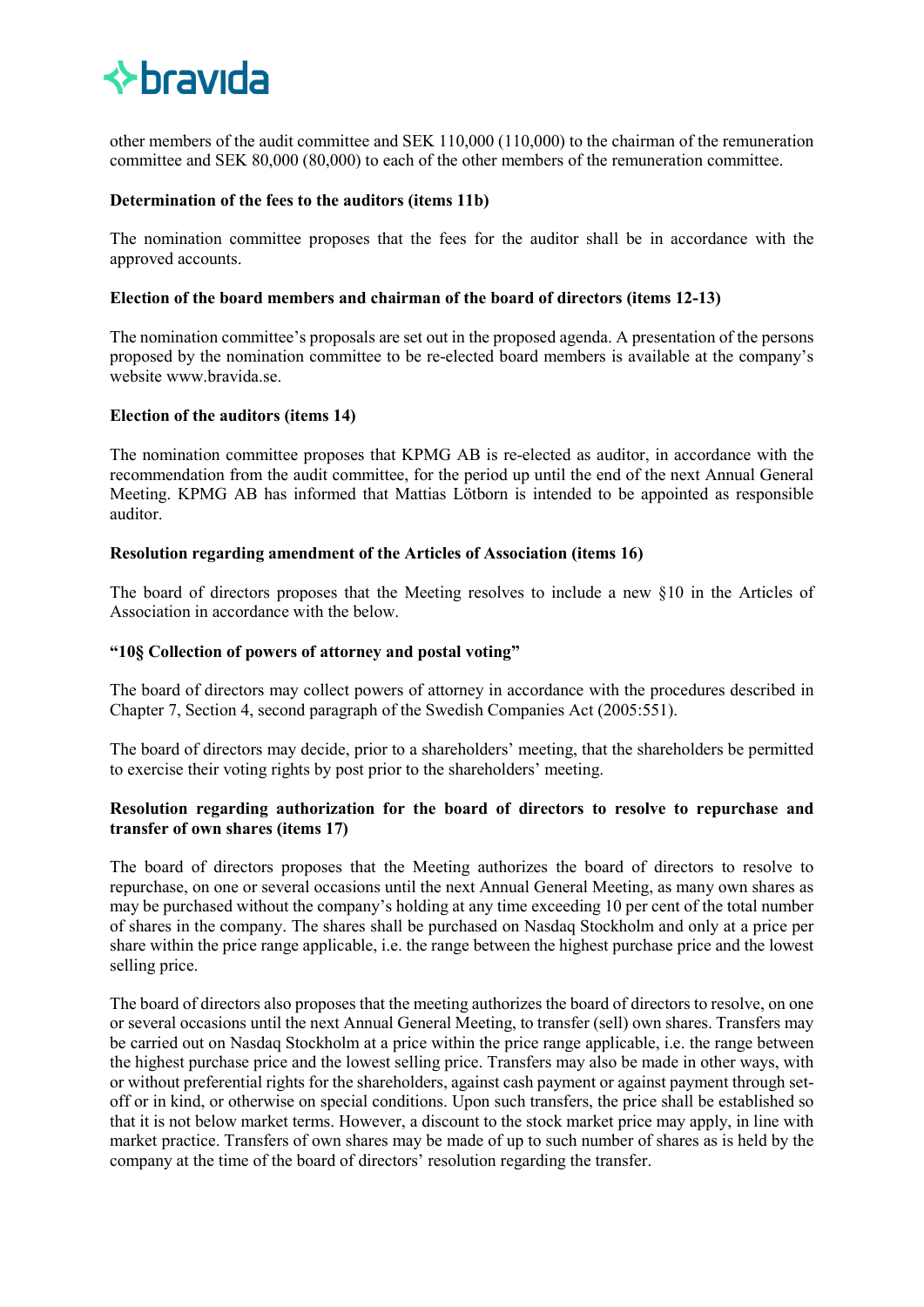

The purpose of the authorization to repurchase own shares is to promote efficient capital usage in the company and to enable the board to finance acquisitions with own shares. The purpose of the authorization to transfer own shares is to enable the board of directors to finance acquisitions with own shares.

The CEO shall be authorized to make such minor adjustments to this resolution that may be necessary in connection with the registration.

# **Resolution on authorization for the board of directors to issue shares (items 18)**

The board of directors proposes that the Meeting authorizes the board of directors to, up until the next Annual General Meeting, on one or several occasions, resolve to increase the company's share capital by way of share issue to such an extent that it corresponds to a dilution which corresponds to 10 percent, based on the number of shares that are outstanding at the time of the Annual General Meeting's resolution on the authorization, after full exercise of the hereby proposed authorization.

New share issues may be made with or without deviation from the shareholders' preferential rights and with or without provisions for contribution in kind, set-off or other conditions. The purpose of the authorization is to increase the company's financial flexibility and to enable the company to make payment with own shares in connection with any acquisition of a company or business operations. Cash issuance with deviation from the shareholders' preferential rights may only be made to finance the purchase price to be paid in cash in connection with the acquisition of a company or business operations. In the event of issuances that deviate from the shareholders' preferential rights, the starting point for determining the issuance price shall be the prevailing market conditions at the time when shares are issued.

The CEO shall be authorised to make such minor adjustments to this resolution that may be necessary in connection with the registration thereof.

# **Resolution regarding introduction of a long-term incentive programme (item 19)**

The board of directors proposes that the Annual General Meeting resolves to introduce a long-term incentive programme for senior executives and other key employees within the Bravida group ("**LTIP 2021**") in accordance with the below.

LTIP 2021 is a three-year performance based incentive program, primarily in line with the incentive programmes adopted in connection with Annual General Meetings and Extraordinary General Meetings since 2016.

# *Adoption of an incentive programme (item 19(a))*

# *The programme in summary*

The board of directors proposes that the Meeting resolves to adopt LTIP 2021. LTIP 2021 is proposed to include approximately 200 senior executives and other key employees within the Bravida group. The participants in LTIP 2021 are required to invest in the group by acquiring shares in Bravida Holding AB (publ) ("**Saving Shares**"). These Saving Shares are received by way of purchase of ordinary shares in Bravida at market value in accordance with the terms set out under "Personal investment" below or transfer of ordinary shares that such participant already holds. The participants will thereafter be granted the opportunity to receive ordinary shares free of charge in accordance with LTIP 2021, so called "**Performance Shares**" in accordance with the terms set out below.

In the event that delivery of Performance Shares cannot be achieved at reasonable costs, with reasonable administrative efforts or due to market conditions, participants may instead be offered a cash-based settlement.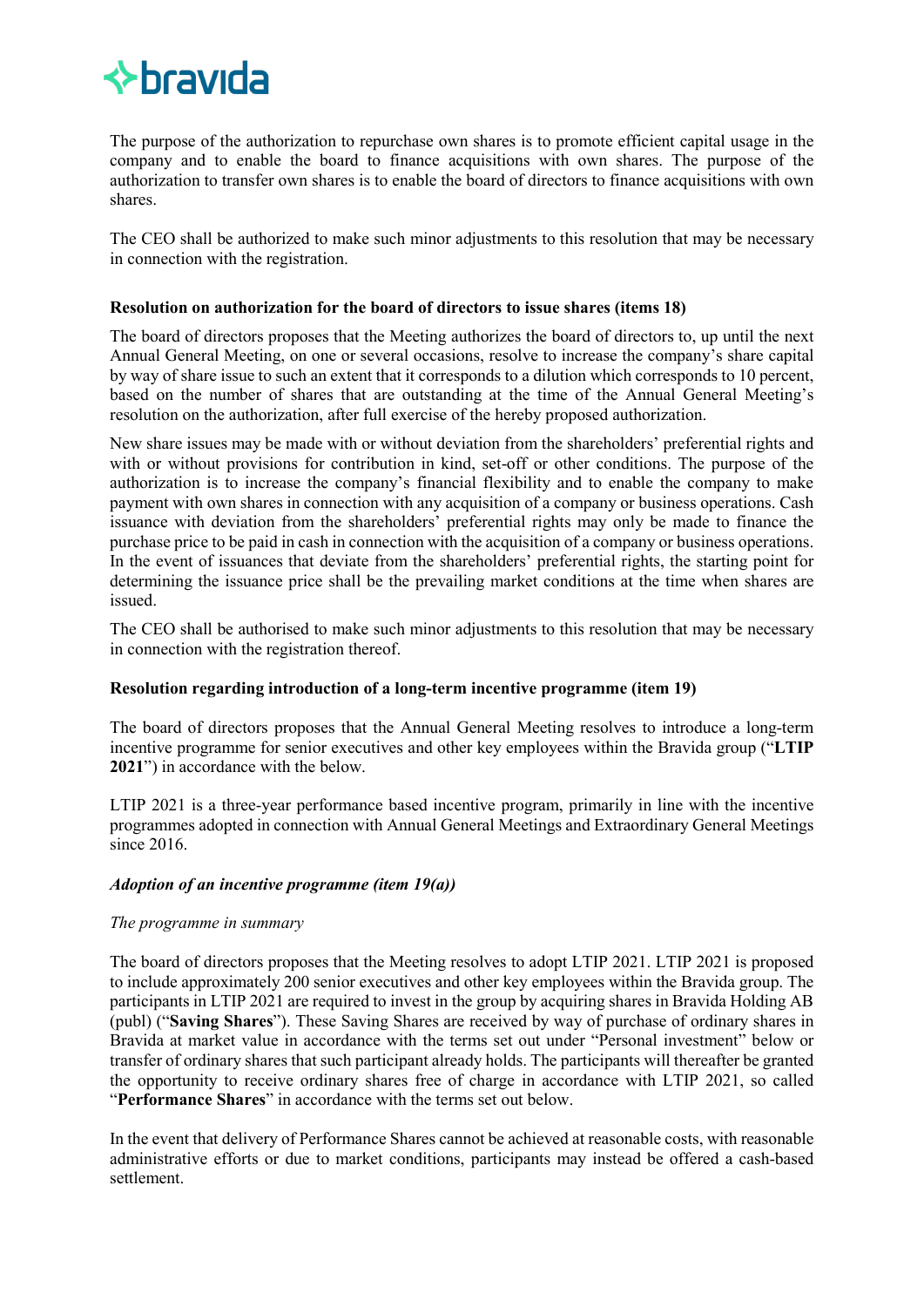

# *Personal investment*

In order to participate in LTIP 2021, the participant must have made a private investment by acquiring Saving Shares at market value and for a value of not less than SEK 30,000 and up to SEK 300,000 depending on the participants' position in the group and in accordance with what is further described below. For each Saving Share held under LTIP 2021, the company will grant the participants a certain amount of rights to Performance Shares, meaning rights to receive Performance Shares free of charge ("**Rights**"). The number of Rights each participant's Saving Shares entitles to depends on (i) which category each participant belongs to and (ii) the company's fulfilment of the performance conditions. A participant cannot receive more than five Performance Shares per Saving Share.

# *General terms and conditions*

Subject to the fulfilment of certain performance based conditions for the financial year 2023 and provided that the participant has kept its investment in Saving Shares during the period from the day of allocation of the Rights until the day of the release of the interim report for the period 1 January to 31 March 2024 (the vesting period) and, with certain exceptions, kept its employment within the Bravida group and not given notice of termination at such point in time, each Right entitles the participant to receive one Performance Share free of charge in the company.

# *Retention and performance conditions*

The number of Rights each of the participant's Saving Share entitles to depends on how the company has fulfilled the performance conditions during the measurement period. The measurement period is three years and covers 2021, 2022 and 2023. The performance conditions are based on the company's normalised accumulated EBITA ("**Group EBITA**"). EBITA is the result before interest, and amortisations, also called operating profit.

The determined levels of the conditions include a "minimum" level and a "maximum" level with a linear interpolation applied between those levels as regards the number of Rights that vest. The minimum level constitutes the minimum level which must be exceeded in order to enable vesting of Rights. If the maximum level is reached, all Performance Shares will be allotted. Should the degree of fulfilment exceed the minimum level but still be between the minimum level and the maximum target, a linear proportional number of Performance Shares will be allotted.

The board of directors intends to disclose the outcome of the performance based conditions in the annual report for the financial year 2023.

# *The Rights*

The Rights shall moreover be governed by the following terms and conditions:

- Rights are granted free of charge as soon as possible after the Annual General Meeting of 2021 and not later than 30 June 2021.
- May not be transferred or pledged.
- Each Right entitles the participant to receive one Performance Share at the end of the vesting period, i.e. at the time of the release of the interim report for the period 1 January – 31 March 2024, if the participant at the end of the vesting period, with certain exceptions, maintains its employment within the Bravida group, has not given notice of termination and maintains the invested Saving Shares.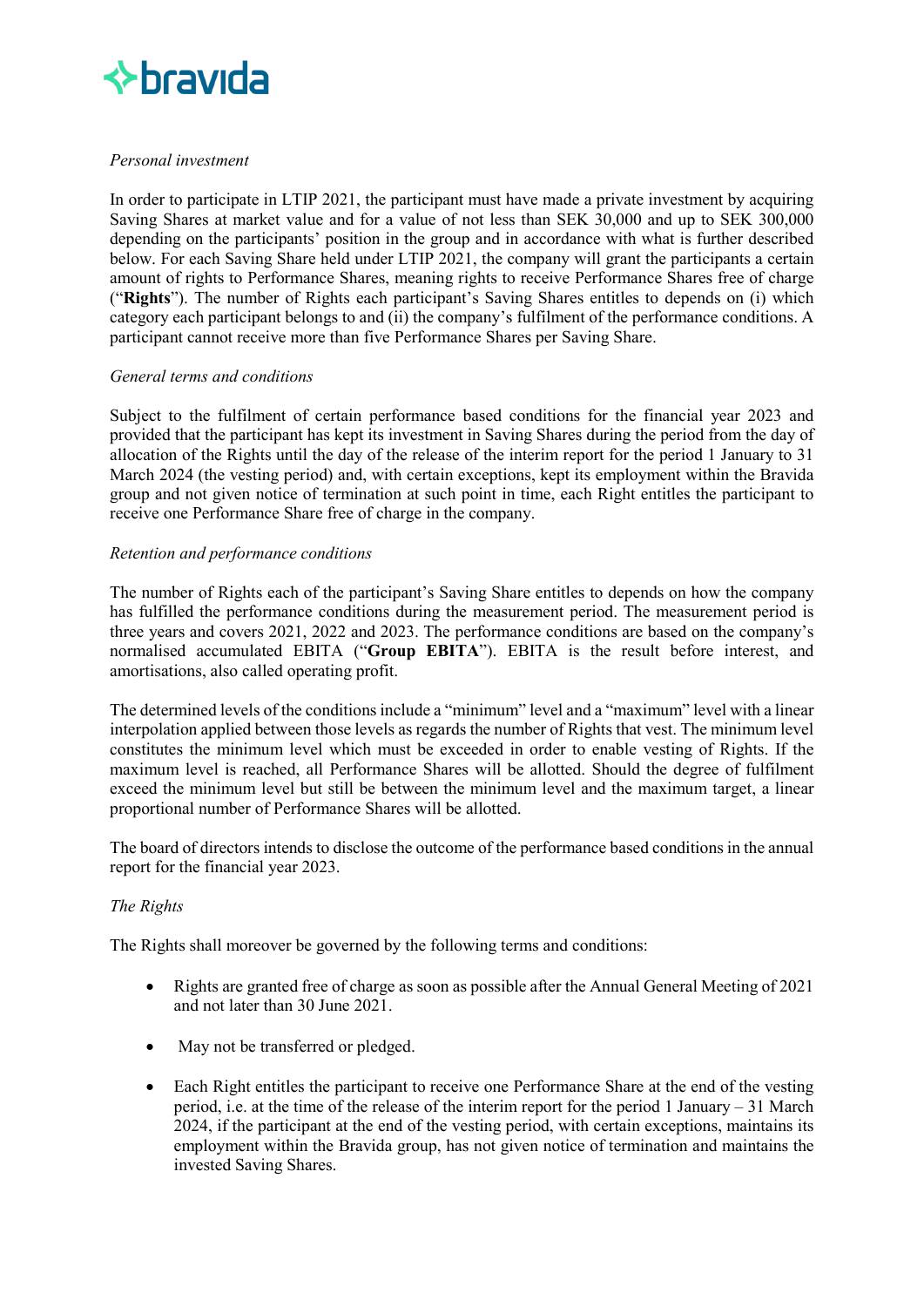# $\leftrightarrow$  bravida

# *Preparation and administration*

The board of directors, or a committee established by the board of directors for these purposes, shall be responsible for preparing the detailed terms and conditions of LTIP 2021, in accordance with the mentioned terms and guidelines. To this end, the board of directors shall be entitled to make adjustments to meet foreign regulations or market conditions. The board of directors may also make other adjustments if significant changes in the Bravida group or its operating environment would result in a situation where the decided terms and conditions of LTIP 2021 no longer serve their purpose. The board of directors' possibility to make such adjustments does not include the grant of continued participation for senior executives in the company's long-term incentive programmes after the termination of their respective employments.

# *Allocation*

The participants are divided into different categories and in accordance with the above, LTIP 2021 will comprise the following number of Saving Shares and maximum number of Rights for the different categories:

- the CEO: may acquire SEK 300,000 worth of Saving Shares within LTIP 2021, entitling the holder to allotment of not less than one (1) and up to five (5) Rights per Saving Share;
- the CFO: may acquire SEK 240,000 worth of Saving Shares within LTIP 2021, entitling the holder to allotment of not less than one (1) and up to five (5) Rights per Saving Share;
- other members of the management (approximately 11 individuals): may acquire SEK 200,000 worth of Saving Shares within LTIP 2021, entitling each holder to allotment of not less than one (1) and up to five (5) Rights per Saving Share;
- regional managers (approximately 35 individuals): may acquire up to SEK 50,000 worth of Saving Shares within LTIP 2021, entitling each holder to allotment of not less than one (1) and up to five (5) Rights per Saving Share;
- department managers and branch managers, whose departments or branches have earned more than 7 per cent Group EBITA and have had a turnover over SEK 50 million over the last three years (approximately 60 individuals): may acquire up to SEK 50,000 worth of Saving Shares within LTIP 2021, entitling each holder to allotment of not less than one (1) and up to five (5) Rights per Saving Share;
- department managers and branch managers, whose departments or branches have earned more than 4 per cent Group EBITA (but less than 7 per cent) and have had a turnover over SEK 30 million (but less than SEK 50 million) over the last three years (approximately 60 individuals): may acquire up to SEK 30,000 worth of Saving Shares within LTIP 2021, entitling each holder to allotment of not less than one (1) and up to three (3) Rights per Saving Share; and
- certain other managers on group, division or regional level as well as certain key persons (for example in connection with acquisitions) (approximately 32 individuals in total): may acquire either up to SEK 30,000 or up to SEK 50,000 worth of Saving Shares each within LTIP 2021, entitling each holder to allotment of not less than one (1) and up to three (3), alternatively five (5) Rights per Saving Share. The maximum worth of Saving Shares allocated to this category is SEK 1,280,000.

*Scope and costs of LTIP 2021*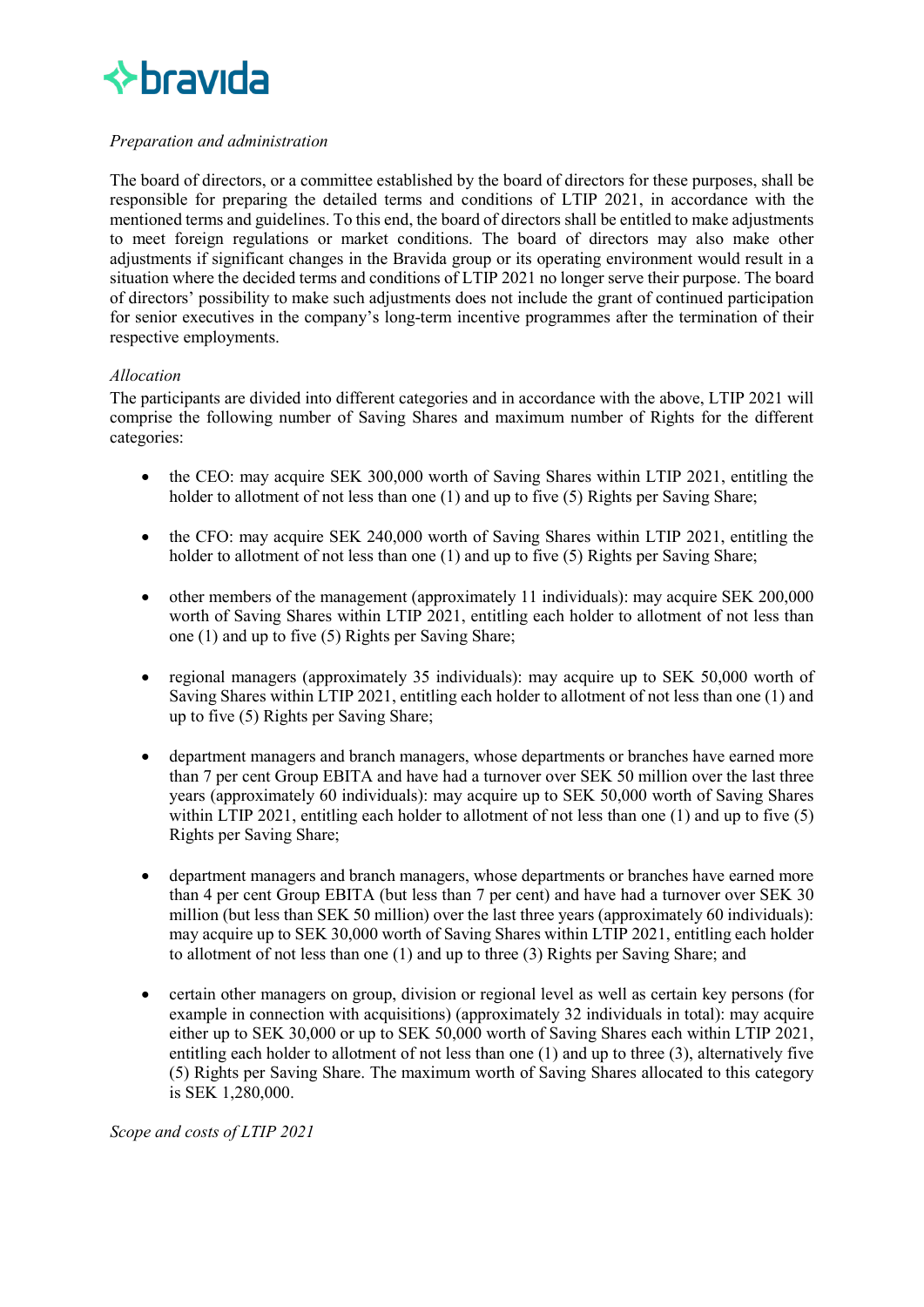

LTIP 2021 will be accounted for in accordance with IFRS 2 which stipulates that the Rights should be recorded as a personnel expense in the income statement during the vesting period. The costs for LTIP 2021 is estimated to amount to approximately SEK 27 million, excluding social security costs, calculated in accordance with IFRS 2. The costs for social security charges are calculated to approximately SEK 6 million, based on the above assumptions. In addition to what is set forth above, the costs for LTIP 2021 have been based on that LTIP 2021 comprises 200 participants and that each participant makes a maximum investment. If the maximum result is reached, and all invested Saving Shares are retained under LTIP 2021 and a fulfilment of the performance conditions of 100 per cent, the maximum cost of LTIP 2021 as defined in IFRS 2 is approximately SEK 46 million and the maximum social security cost is estimated to approximately SEK 10 million. The costs are expected to have marginal effect on key ratios of the Bravida group.

Upon maximum allotment of Performance Shares, and based on a share price of SEK 90 per share at the start of the program, maximum 520,000 ordinary shares may be allotted within the framework of LTIP 2021, which would mean a dilution effect of approximately 0.26 per cent of the share capital and the votes in the company in respect of the company's ordinary shares. The dilution effect including existing long-term incentive programs would then equal maximum approximately 1.0 per cent. Within the framework of LTIP 2021, maximum 600,000 ordinary shares may be issued, which would mean a dilution effect of approximately 0.29 per cent of the share capital and the votes in the company in respect of the company's ordinary shares. The dilution effect including existing long-term incentive programs would then equal maximum approximately 1.0 per cent.

Information on Bravida's existing incentive programs can be found in the Annual Report 2020 and on the company's website, www.bravida.se.

# *Delivery of Performance shares under LTIP 2021*

In order to implement LTIP 2021 in a cost-efficient and flexible manner, the board of directors has considered different methods to ensure delivery of Performance Shares in accordance with LTIP 2021. The board of directors has found the most cost-efficient alternative to be, and thus proposes that the general meeting as a main alternative, resolves to authorise the board of directors to resolve on a directed issue of Class C shares to a bank in accordance with item 19(b)(i) and further to authorise the board of directors to subsequently resolve to repurchase the Class C shares from said bank in accordance with item 19(b)(ii). The Class C shares will then be held by the company, whereafter the appropriate number of Class C shares will be reclassified into ordinary shares and subsequently be delivered to the participants under LTIP 2021. The board of directors further proposes that the general meeting resolves that a maximum of 600,000 ordinary shares may be transferred to the participants in accordance with the terms of LTIP 2021.

Should the majority requirement for item 19(b) below not be met, the board of directors proposes that Bravida shall be able to enter into an equity swap agreement with a third party in accordance with item  $19(c)$  below.

# *The rationale for the proposal*

The objective of LTIP 2021 is to create conditions for retaining competent employees in the Bravida group. LTIP 2021 has been designed based on the view that it is desirable that senior executives and other key employees within the group are shareholders in the company and that they see that working with a long term horizon pays off. Participation in LTIP 2021 requires a personal investment in Saving Shares. By offering an allotment of Rights which are based on the fulfilment of performance based conditions, the participants are rewarded for increased shareholder value. Further, LTIP 2021 rewards employees' loyalty and long-term value growth in the company. Against this background, the board of directors is of the opinion that the adoption of LTIP 2021 will have a positive effect on the Bravida group's future development and thus be beneficial for both the company and its shareholders.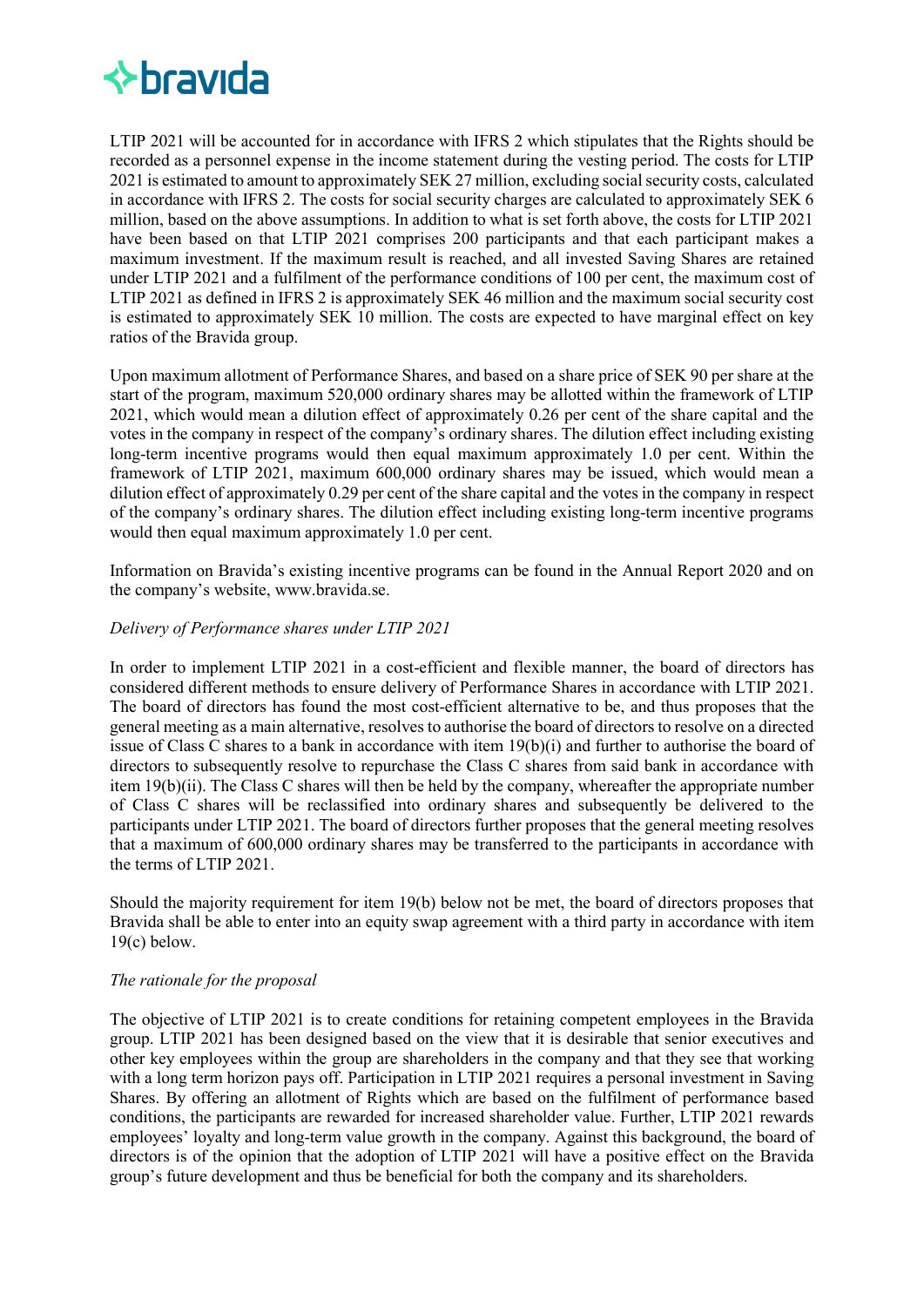

# *Preparation*

The company's board of directors has prepared LTIP 2021 in consultation with external advisors.

# **Hedging arrangements in respect of LTIP 2021**

# *Authorisation for the board of directors to issue Class C shares, authorisation for the board of directors to repurchase own Class C shares, as well as, resolution to transfer own ordinary shares (items 19(b)(i)-(iii))*

All resolutions under item 19(b)(i)-(iii) are proposed to be conditioned upon each other.

# *Authorisation for the board of directors to issue Class C shares (item 19(b(i))*

The board of directors proposes that the Meeting resolves to authorise the board of directors, during the period until the next Annual General Meeting, to increase the company's share capital by not more than SEK 12,000 by the issue of not more than 600,000 Class C shares, each with a ratio value of SEK 0.02. With disapplication of the shareholders' preferential rights, a bank shall be entitled to subscribe for the new Class C shares at a subscription price corresponding to the ratio value of the shares. The purpose of the authorisation and the reason for the disapplication of the shareholders' preferential rights in connection with the issue of shares is to ensure delivery of shares to employees under LTIP 2021.

# *Authorisation for the board of directors to resolve to repurchase own Class C shares (item 19(b)(ii))*

The board of directors proposes that the Meeting resolves to authorise the board of directors, during the period until the next Annual General Meeting, to repurchase its own Class C shares. The repurchase may only be effected through a public offer directed to all holders of Class C shares and shall comprise all outstanding Class C shares. The number of shares purchased may not result in the company holding at any time more than 10 per cent of the total number of shares in the company. The purchase may be affected at a purchase price corresponding to the quota value of the share. Payment for the Class C shares shall be made in cash. The purpose of the repurchase authorisation is to ensure the company's compliance with its obligations under LTIP 2021.

# *Transfer of own ordinary shares (item 19(b)(iii))*

The board of directors proposes that the Meeting resolves that Class C shares that the company purchases by virtue of the authorisation to repurchase its own Class C shares in accordance with item 19(b)(ii) above, following reclassification into ordinary shares, may be transferred to participants in LTIP 2021 in accordance with the approved terms. The board of directors further proposes that the Meeting resolves that a maximum of 600,000 ordinary shares may be transferred to participants in accordance with the terms of LTIP 2021.

# *Equity swap agreement with a third party (item 19(c))*

Should the majority requirement under item 19(b) above not be met, the board of directors proposes that the Meeting resolves that the expected financial exposure of LTIP 2021 shall be hedged so that Bravida can enter into an equity swap agreement with a third party on terms in accordance with market practice, whereby the third party in its own name shall be entitled to acquire and transfer ordinary shares of Bravida to the participants in LTIP 2021.

 $\overline{\phantom{a}}$  , where  $\overline{\phantom{a}}$ 

**Special majority requirements**